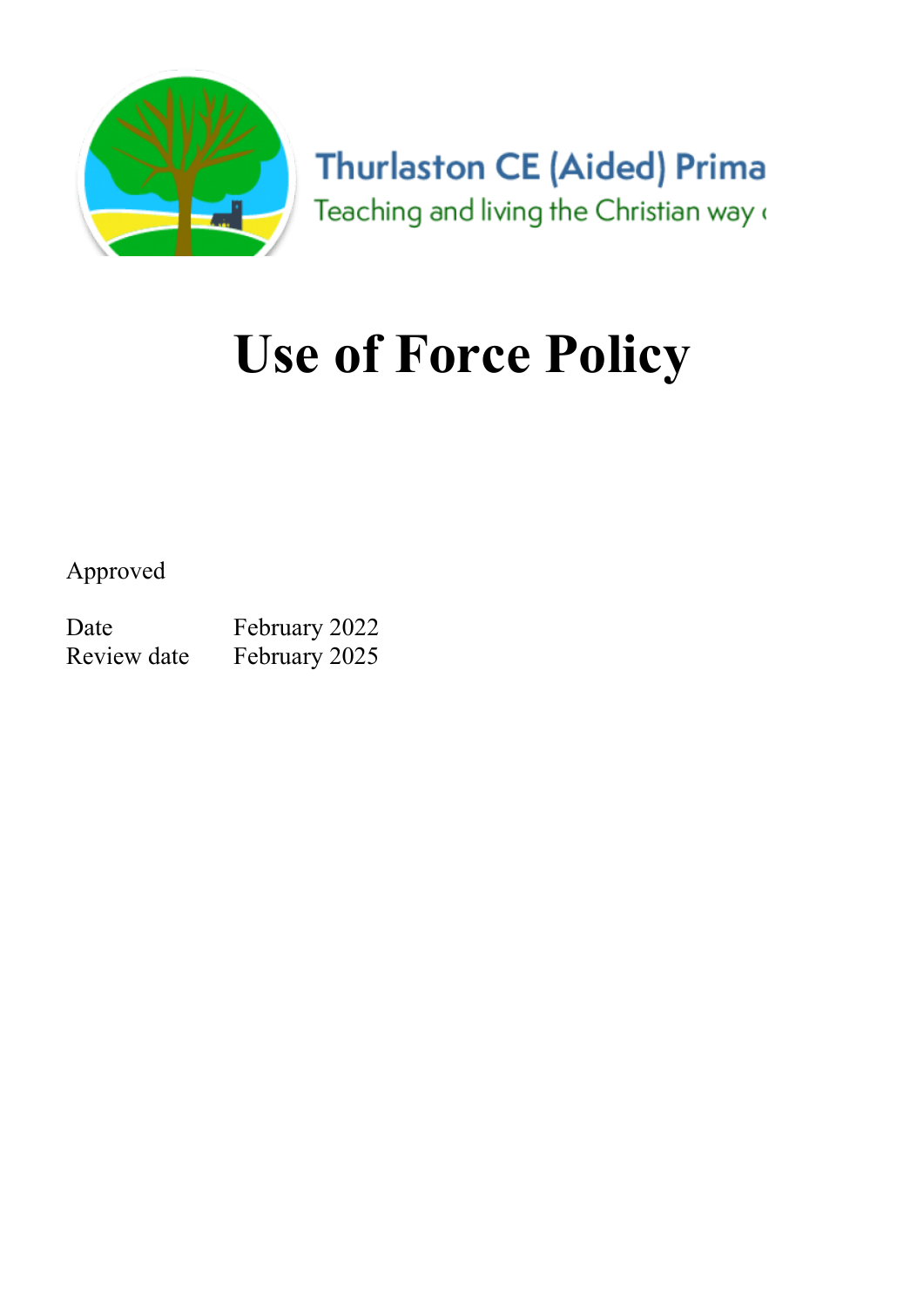# Teaching and Living the Christian Way of Life: Building our lives on Jesus

#### Principles

We believe that in line with our ethos of Teaching and Living the Christian Way of Life: Building our lives on Jesus, all people should be treated with respect and dignity. We understand there are occasions when normal routines for ensuring a calm and peaceful atmosphere can be disrupted by an individual or where an individual may act on impulse and put themselves or others in danger. For these incidents, as a last resort, it may be necessary to use minimum force to keep and/or restore order.

#### Purposes

The following purposes underpin Thurlaston CE (Aided) Primary School's policy and practices to:

- create a learning environment in which young people and adults feel safe;
- protect every person in the school community from harm
- protect all pupils against any form of physical intervention, which is unnecessary, inappropriate, excessive or harmful; and
- develop and implement guidance for staff (teaching and non-teaching) so that they are clear about the circumstances in which they might use reasonable force to restrain pupils and how such force might be applied

#### Links With Other Policies

This policy dovetails into the school's existing Behaviour policy, Anti-bullying policy, Safeguarding policy, Special Education Needs policy, Health and Safety policy and Complaints policy. It also takes account of curricular policies.

#### Definition of Reasonable Force

The working definition of "reasonable force" is the **minimum force necessary** to prevent a pupil from physically harming him/herself or others or seriously damaging property, but used in a manner which attempts to preserve the dignity of all concerned.

All schools need to consider:

- planned intervention in which staff employ, where necessary, pre-arranged strategies based upon a risk assessment and recorded within the pupil's education plan; and
- emergency or unplanned use of force / intervention, which occurs in response to unforeseen events, e.g. pupil fights

Other definitions :

Escorting - Accompanying for protection or guidance. The nature of the child's response and the degree of physical force being used by the member of staff will determine whether this act should be considered as a restraint

Holding - To assert authoritatively. The degree of force used in relation to the level of cooperation and compliance displayed by the child determines when holding becomes restraining. The higher the level of force the more likely the action will be deemed restraint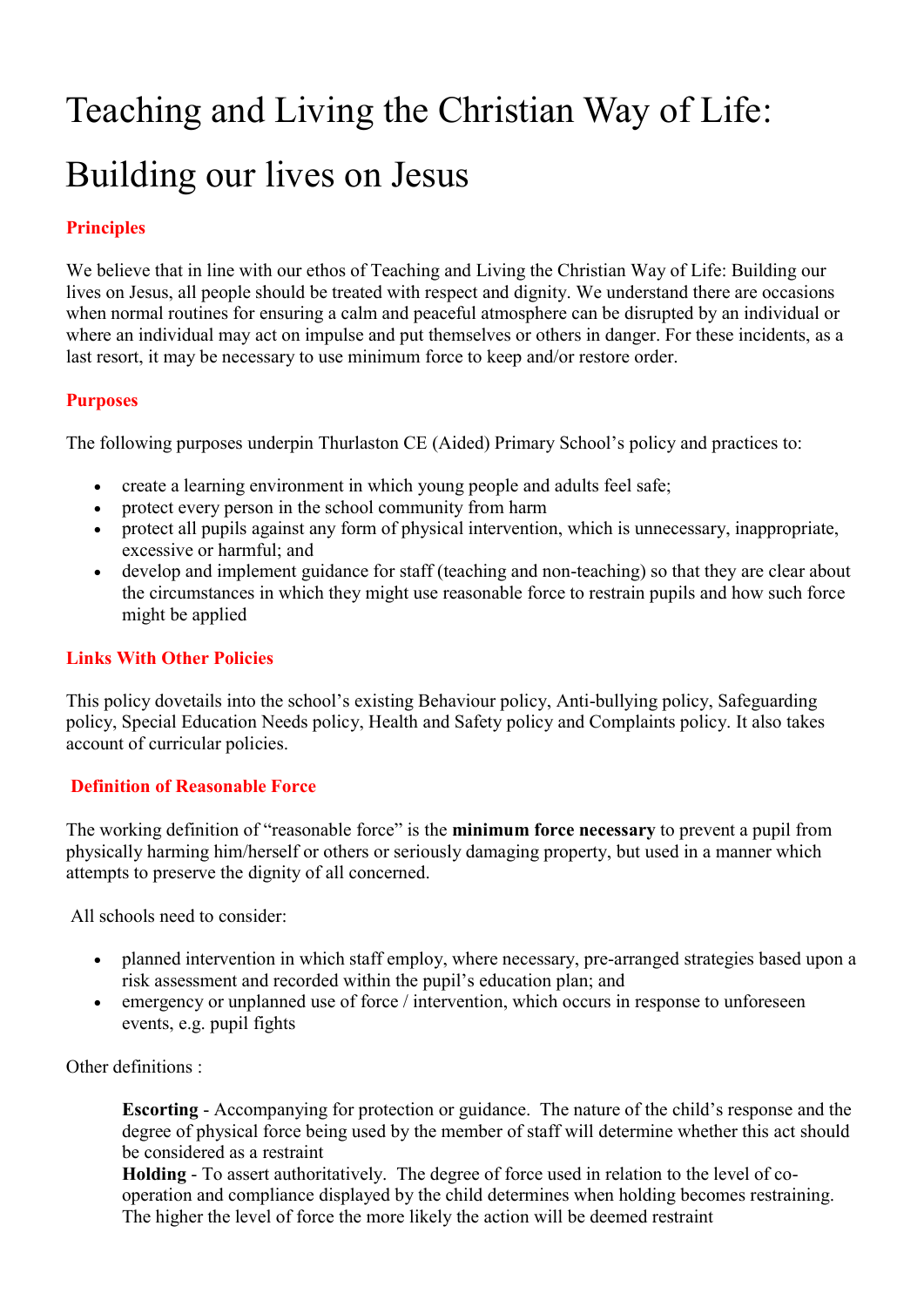Restraint - Physical control as defined by the application of force with the intention of preventing the child from harming themselves or others or damaging property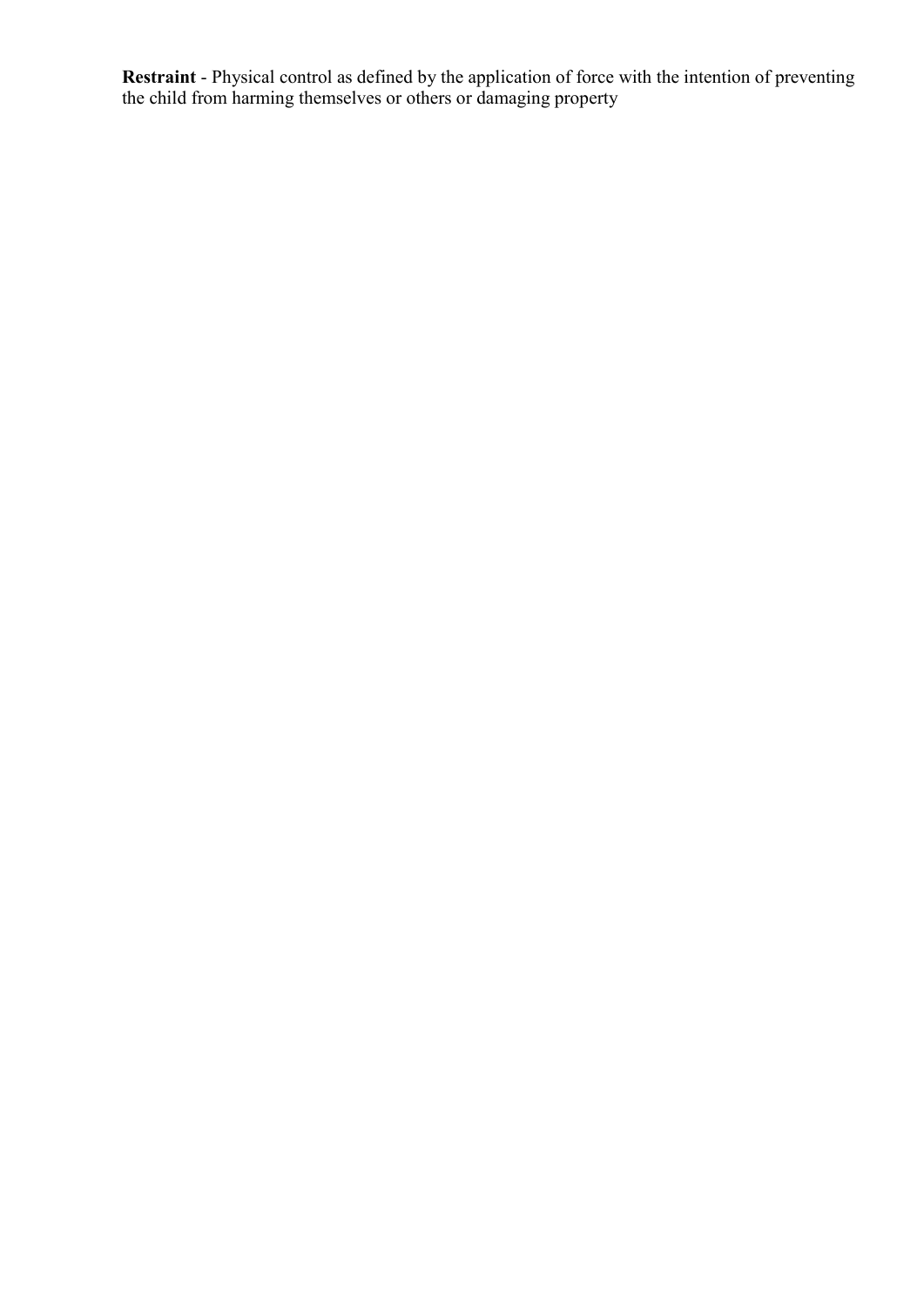#### **PRACTICES**

#### Preventative Strategies

The school actively promotes positive behaviour management strategies thus reducing the need for the use of any form of physical intervention, except in emergency situations. Preventative strategies for inappropriate behaviour(s) are in Appendix 1 and also in our Positive Behaviour Policy.

#### Risk Assessment

Risk assessment is one of our preventative strategies to minimise the risk of an incident escalating unnecessarily and will be a normal practice for our school where a pupil or a small number of pupils are known to exhibit disturbing or distressing behaviour (EBD). Risk assessment will be considered only for those pupils where there is a foreseeable risk and enable the school to plan and train accordingly. Risk assessment will be considered from two perspectives (a) environmental risk assessment or (b) individual risk assessment. This should form part of the pupil's education plan. The SENCO is responsible for carrying out the relevant risk assessments and identifying associated training needs. (Appendix 2)

#### Procedures - Support Structures

The following procedures have been agreed by the staff and adopted by the governors.

Members of staff will call for assistance from the next nearest adult by sending a child to fetch them.

#### Roles and Responsibilities

Reasonable force / safe handling can be used by any member of staff who is authorised by the head teacher to have lawful control or charge of pupils, e.g. teachers, classroom assistants, dinner supervisors.

Reasonable force / safe handling can be used by a teacher or other authorised person(s) on the school premises or when authorised elsewhere e.g., supervision on a residential visit, on other authorised out of school activities such as a sporting event or educational trip. Reasonable force should be limited to emergency situations and used only as a last resort when all other behaviour management strategies have been exhausted and where:

- action is necessary in self defence or because there is imminent risk of injury to another pupil or person
- there is a developing risk of injury to another pupil or person, or significant damage to property
- a pupil is behaving in a way that is compromising good order and discipline

Examples that fall into the above categories are:

- a pupil attacks a member of staff, or another pupil
- pupils are fighting
- a pupil is causing, or at risk of causing, injury or damage by accident, by rough play, or by misuse of dangerous materials, substances or objects
- a pupil is running in a corridor or on a stairway in which s/he might cause an accident likely to injure her / himself or others
- a pupil absconds from a class or tries to leave school (Note: this will only apply if a pupil could be at risk if not kept in the classroom or at school)
- a pupil persistently refuses to obey an order to leave a classroom
- a pupil is behaving in a way that is seriously disrupting a lesson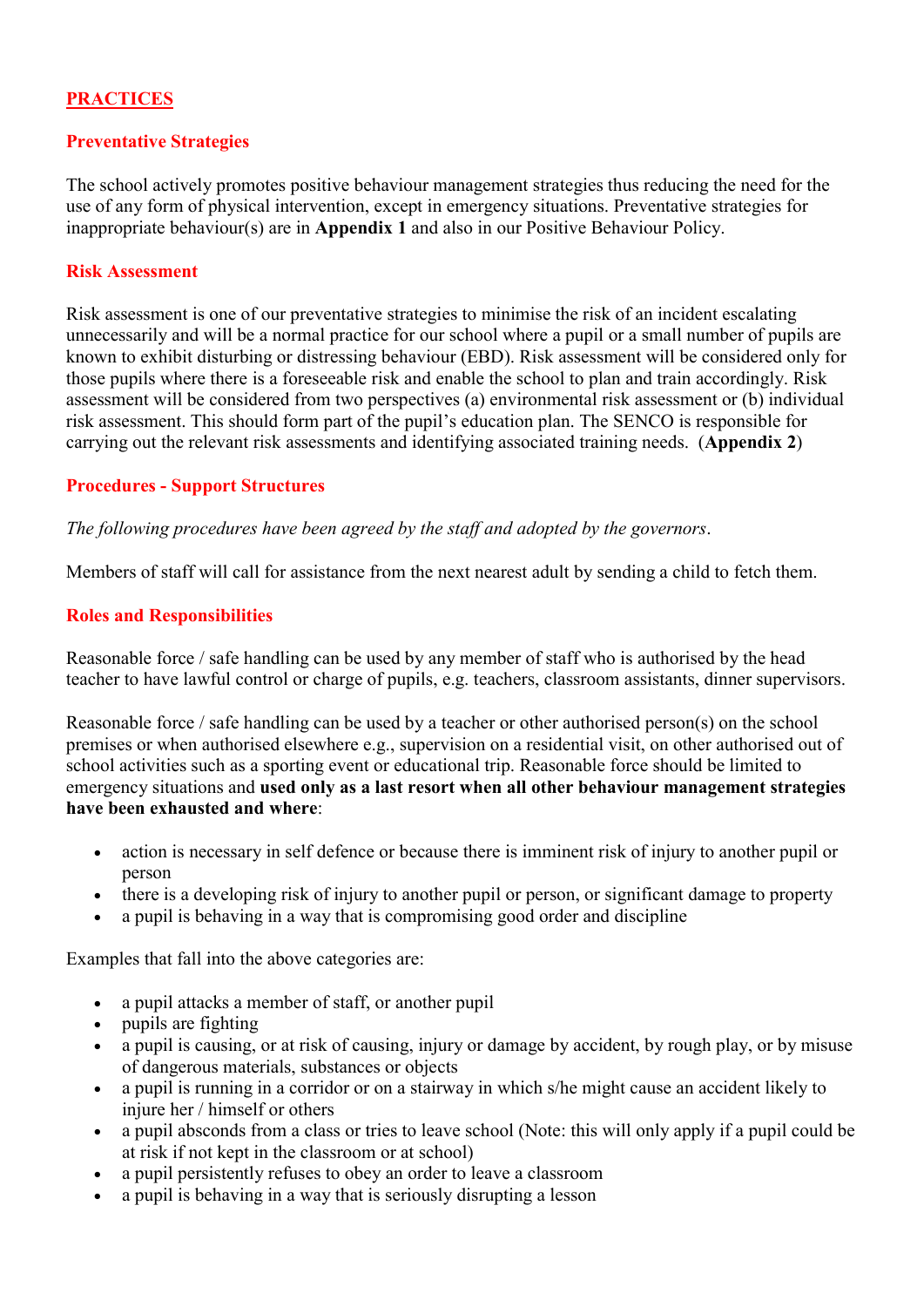#### Forms of Reasonable Force

When other behaviour management strategies have failed - it should be the **minimum intervention or** force that should reasonably be employed depending on the age, sex, physical strength, size, understanding, medical condition and any special needs of the pupil and used in a way that preserves the dignity and respect of all concerned. The use of reasonable force / safe handling should involve a calm and measured approach at all times appropriate to the particular pupil and be in accordance with the schools agreed strategies and the following procedures:

- tell the pupil to stop the inappropriate behaviour
- ask the pupil to behave appropriately, clearly stating the desired behaviour
- tell the pupil that physical intervention will take place if inappropriate behaviour continues
- during the incident repeatedly reassure the pupil and tell him / her that physical contact will stop as soon as he / she is ready to behave appropriately
- if the teacher, classroom assistant or supervisory assistant feels at risk, e.g. from a large or older group of pupils, send for the nearest staff support

The forms of reasonable force the school will use will depend on the individual circumstances and include;

- physically interposing between pupils
- blocking a pupil's path
- holding
- pushing
- pulling
- leading a pupil by the hand or arm
- shepherding a pupil away by placing a hand in the centre of the back
- in extreme circumstances using more restrictive holds

Staff should not act in a way that might reasonably be expected to cause injury, for example by;

- holding a pupil around the neck, or by the collar, or in any other way that might restrict the pupil's ability to breathe
- slapping, punching or kicking a pupil
- twisting or forcing limbs against a joint
- $\bullet$  tripping up a pupil
- holding or pulling a pupil by the hair or ear
- holding a pupil face down on the ground

Staff should always avoid touching or holding a pupil in a way that might be considered indecent.

#### Health and Safety

When using reasonable force / physical intervention / restraint / safe handling, the pupil's health and safety must always be considered and monitored.

Physical interventions should involve the minimum amount of force necessary to resolve the situation and calm the pupil.

The use of reasonable force is only to be employed in **exceptional circumstances** or an emergency where a pupil appears to be unable to exercise self-control of emotions and whose behaviour is presenting a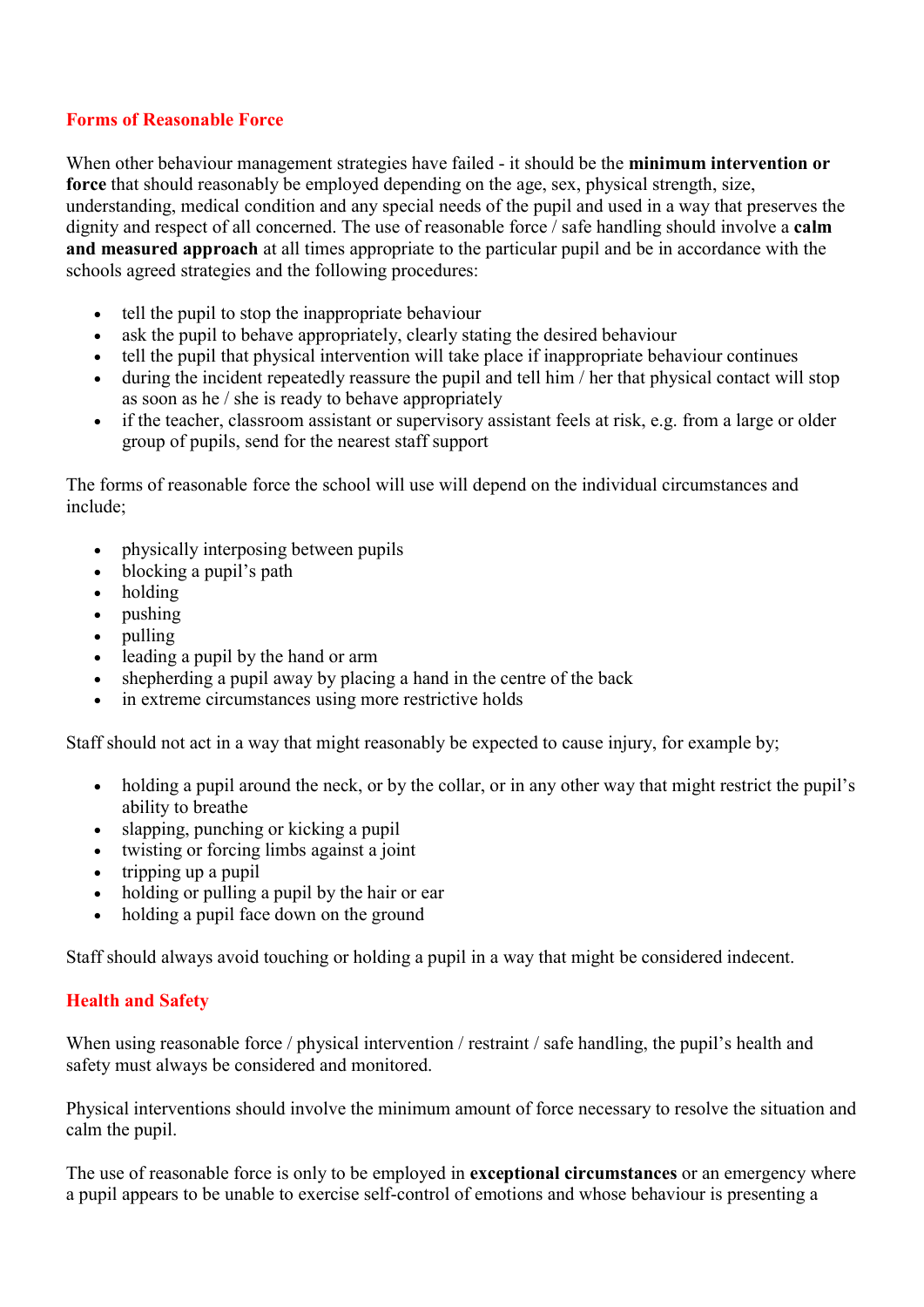threat to himself / herself or others. A member of staff should not intervene in an incident without help if there is a risk that he / she may be injured or may endanger his / her life.

#### Record Keeping

All incidents involving the use of reasonable force must be recorded in the schools agreed pro-forma "Record of the use of Reasonable Force". The school will keep an accurate up-to-date record of all such incidents. Immediately following any incident the member of staff concerned must inform the head teacher or other member of the senior management team and provide the contemporaneous written report. (Appendix 3 "Record Of the Use of Reasonable Force")

The Governors (Health and Safety Committee) and the head teacher will review annually (in the spring term) the entries in the incident book.

#### Contacting Parents

Parents / carers should be contacted as soon as possible and the incident explained to them. This must also be recorded in the "Record of the use of Reasonable Force" (Appendix 3).

#### **Complaints**

Any complaint from a parent will be dealt with within the school's complaints policy.

 In the event of a subsequent complaint made against a member of staff either by or on behalf of the child, this will be dealt with in accordance with the School's Complaints Policy and in accordance with the Circular 1999/10, Pastoral Care in Schools - Child Protection.

Staff who themselves are subject to physical violence or assault should be supported, as appropriate. All Staff are encouraged to join a union to support them.

#### Training and Development

The headteacher will ensure that all staff have regular awareness raising of issues relating to the use of reasonable force / safe handling, procedures and practices relating to behaviour management and child protection policy and procedures as necessary.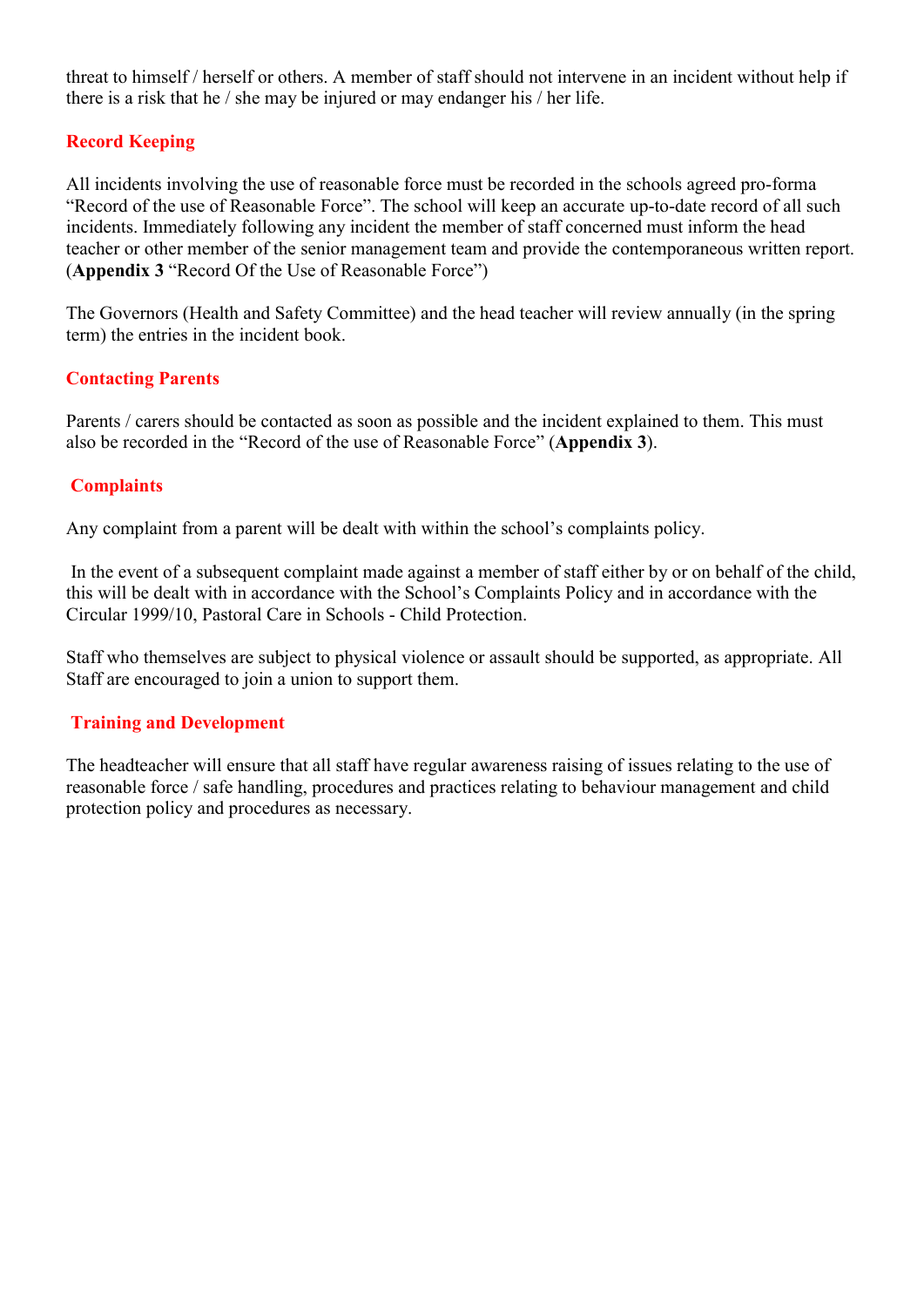## Appendices

Appendix 1 Preventative Strategies

Appendix 2 Risk Assessment

Appendix 3 Record of the Use of Reasonable Force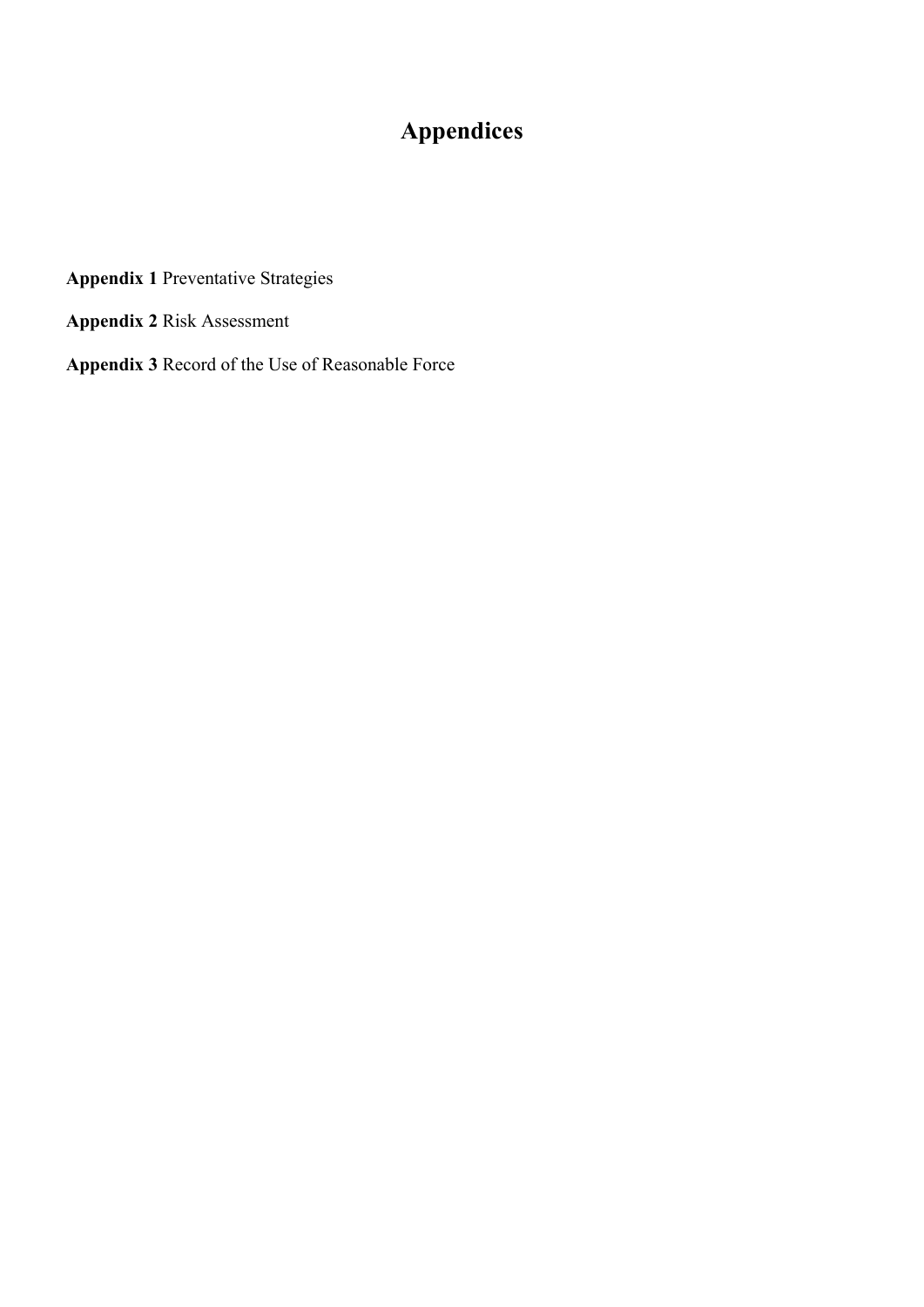#### Appendix 1

#### PREVENTATIVE STRATEGIES

All teachers need to be aware of strategies and techniques for dealing with difficult pupils and steps, which they can take to defuse and calm a situation. The strategies listed below as examples will be influenced by the age of the pupil(s) and the context in which they are applied.

- 1. Move calmly and confidently
- 2. Make simple, clear statements
- 3. Intervene early
- 4. Try to maintain eye contact
- 5. If necessary summon help before the problem escalates
- 6. If possible, remove audience from the immediate location

#### ACTION STEPS

- 1. Tell the pupil who is misbehaving to stop and tell him/her the possible consequences of failure to do so
- 2. If possible, summon another adult
- 3. Continue to communicate with the pupil throughout the incident
- 4. Make it clear that physical intervention will cease as soon as it is no longer necessary
- 5. Appropriate follow-up action should be taken, which may include:
	- $\circ$  providing medical support
	- o providing respite for those involved
	- o accessing external advice / support

A calm and measured approach to a situation is needed and staff should never give the impression that they have lost their temper or are acting out of anger or frustration when handling a problem.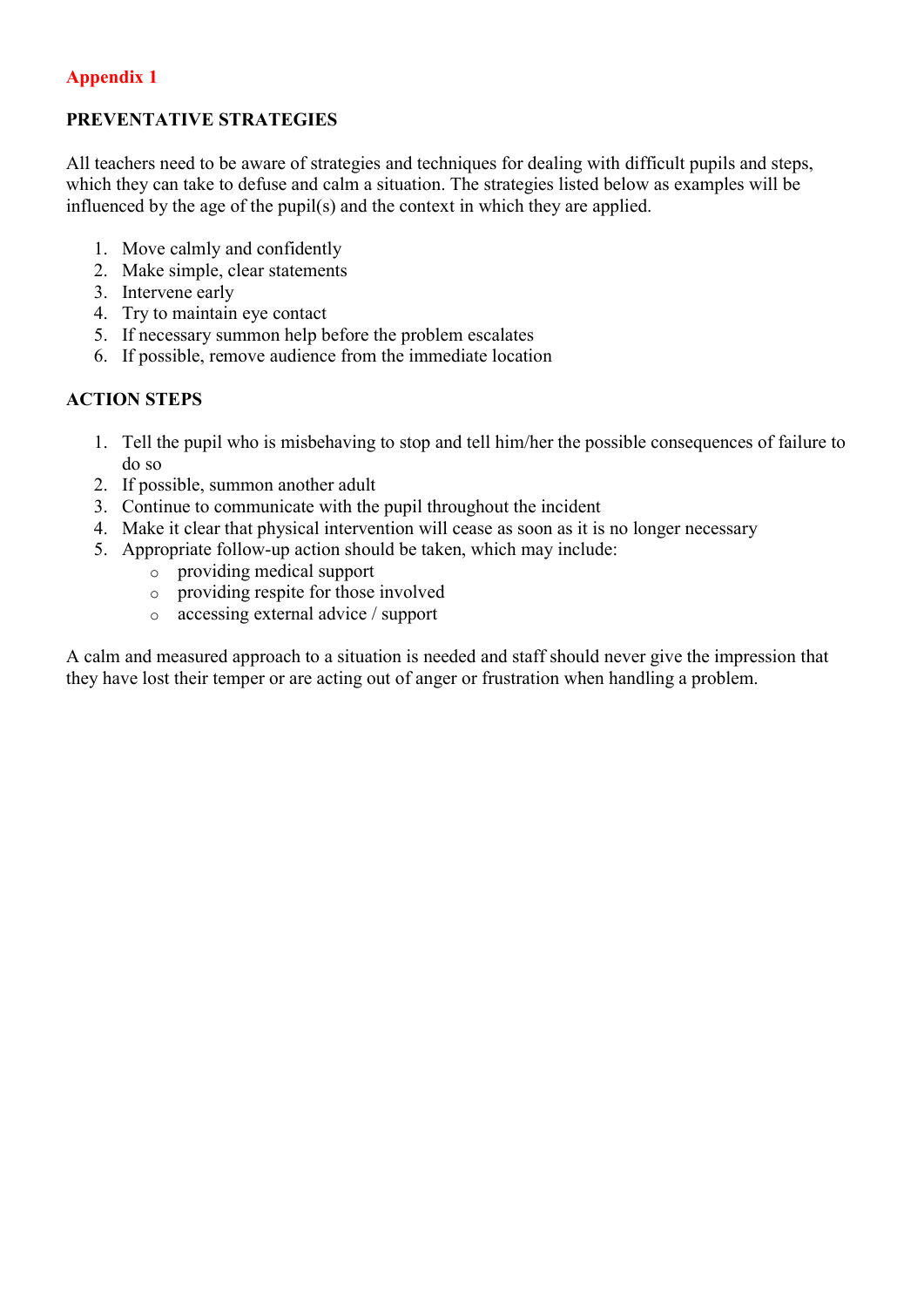#### Appendix 2

#### Risk Assessment

A small number of pupils may exhibit disturbed or distressing behaviour which may require some form of physical intervention by staff. To minimise the risk of incidents escalating unnecessarily due to lack of foresight, planning and training, schools should carry out a risk assessment from two perspectives:

- 1. Environmental risk assessment
- 2. Individual risk assessment

#### Environmental Risk Assessment

- Identify situations or locations where there are increased risks of incidents happening
- Analysis of past incidents to identify medium to high risk locations
- Staff and pupils consulted
- Individual pupil consulted
- Decide the appropriate type and level of supervision
- Principal and SMT to make recommendations to Board of Governors on type and level of supervision to minimise risk
- Implement plan
- Review plan

#### Individual Risk Assessment

Where a school is aware that a pupil is likely to behave in a disruptive way that may require the use of reasonable force / safe handling, the school should plan its response by:

- consulting the pupil, as appropriate
- consulting the parents specific action the school may need to take
- briefing staff what action they should be taking (may require training or guidance)
- managing the pupil e.g. reactive strategies to de-escalate a conflict
- ensuring that additional support can be summoned wherever possible
- implementing plan and review
- reviewing Plan

#### Risk Reduction

Risk reduction should include:

- proactive measures to support the child effectively and prevent difficulties emerging
- early interventions to help the child in difficult situations and avert problems
- planned measures to manage the child and others safely, when unavoidable difficulties arise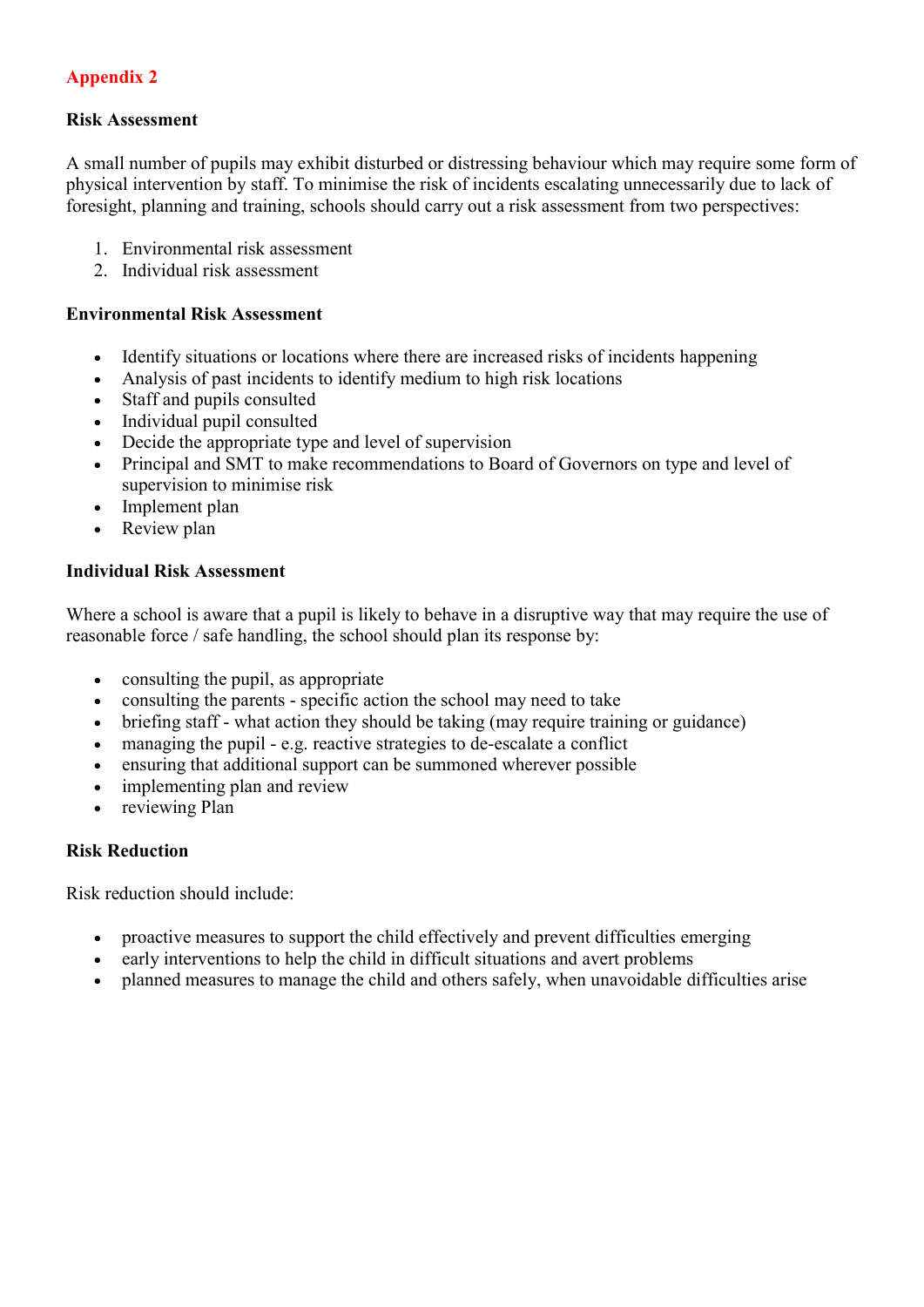### Record of the Use of Reasonable Force

| <b>Date of Incident</b>            | Time of incident                                                                                                                                                  |
|------------------------------------|-------------------------------------------------------------------------------------------------------------------------------------------------------------------|
| <b>Pupil Name</b>                  | Staff member(s) involved                                                                                                                                          |
| <b>Adult witnesses to incident</b> | Pupil witnesses to incident                                                                                                                                       |
|                                    | Outline of events leading to incident, including location, description of pupil<br>behaviour and steps taken to defuse situation other than physical intervention |
| and duration                       | Outline of incident including reason for use of reasonable force, how it was applied                                                                              |
|                                    |                                                                                                                                                                   |
|                                    |                                                                                                                                                                   |